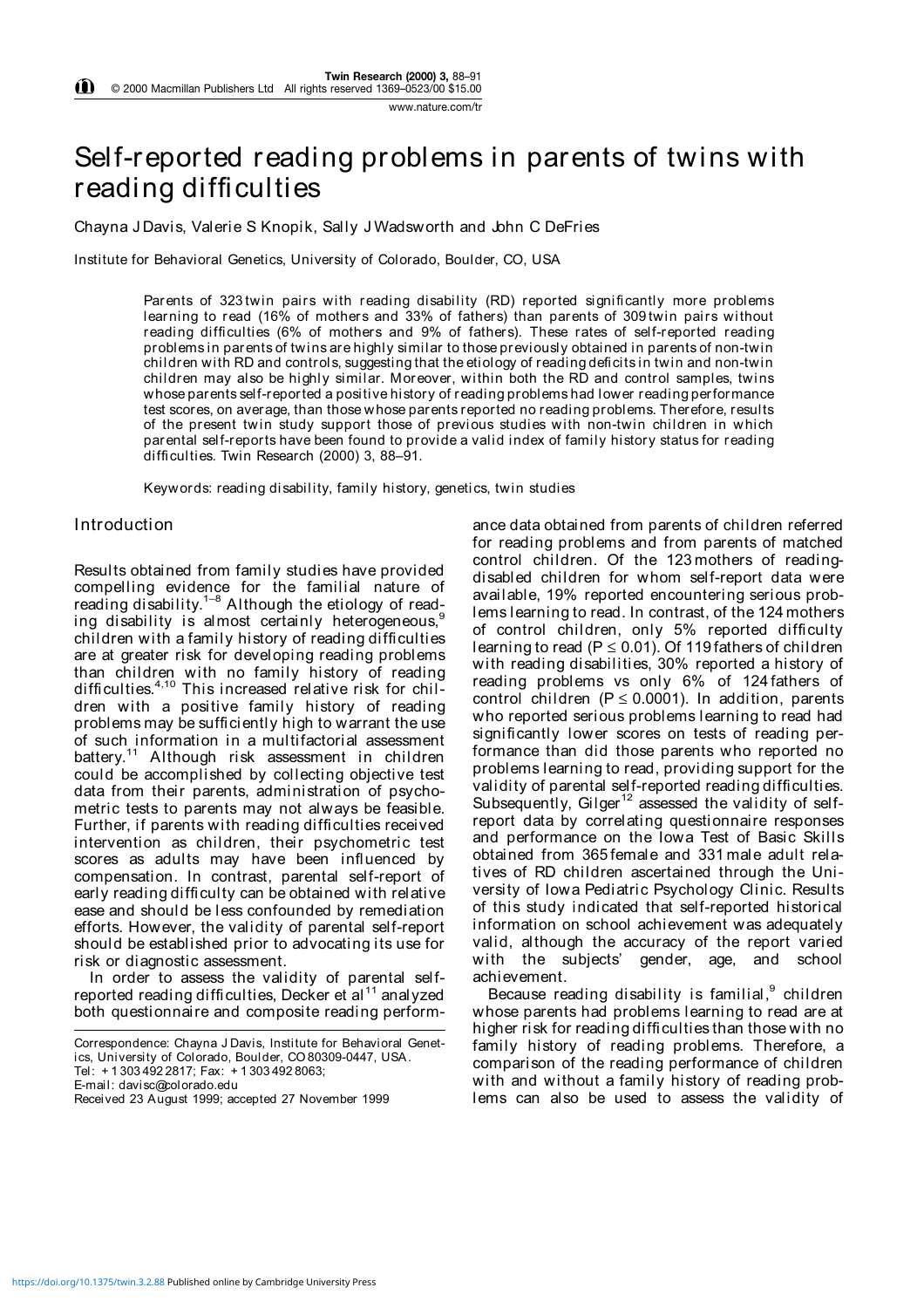parental self-reported reading difficulties. In the present study, data from twin pairs tested in the Colorado Twin Study of Reading Disability<sup>13</sup> were analyzed to perform this alternative test. In addition to assessing the validity of parental self-reported reading difficulties, this analysis also facilitated a comparison of the frequency of reading problems self-reported by parents of twins with reading disability to those of non-twin children tested in the Colorado Family Reading Study.<sup>11</sup> If reading difficulties in twin and non-twin samples are due to the same genetic and environmental etiologies, the rates of self-reported reading problems in parents of twins with reading disabilities should be similar to those of parents of non-twin children with reading problems. For example, Bishop, North and Donlan<sup>14</sup> previously reported comparable rates of speech, language and learning disorders among first-degree relatives of affected twins and singletons, and concluded that although twinning is a known risk factor for delay in language skills, it does not appear to cause deficits which persist into and beyond school age.

In the present study, we compared the frequency of self-reported reading problems in parents of twins to those observed in a previous family study, $11$  and further validated parental self-report by comparing the average reading performance of twin pairs whose parents self-reported problems learning to read with those with no family history of reading difficulties.

# Methods

# Sample and measures

The sample consisted of 323 same-sex twin pairs in which at least one member of each pair was diagnosed with a reading disability and a comparison sample of 309 control twin pairs ascertained from 27 cooperating public school districts in the State of Colorado. In order to reduce the possibility of ascertainment bias, school administrators identified all twin pairs within a school, and parental permission was then sought to examine the twins' school records for evidence of reading problems (eg low reading achievement test scores, referral to a reading therapist, reports by classroom teachers or school psychologists, etc.). Twin pairs in which at least one member demonstrated evidence of reading problems, as well as potential matched control pairs, were invited to the University of Colorado to complete an extensive battery of psychometric tests that included the Wechsler Intelligence Scale for Children – Revised (WISC-R)<sup>15</sup> or the Wechsler Adult Intelligence Scale – Revised (WAIS-R),<sup>16</sup> and the Peabody Individual Achievement Test  $(PIAT)^1$ A discriminant function score (DISCR) was then computed for each individual using data from the Reading Recognition, Reading Comprehension, and Spelling subtests of the PIAT, based on weights obtained from a discriminant analysis of an independent sample of 140 reading-disabled and 140 control non-twin children.<sup>18</sup> In addition to the psychometric tests, information concerning the parents' education, income, occupation, reading habits, television viewing habits, and the occurrence of reading difficulties in their families was obtained via a self-report questionnaire. One item asked each parent if she or he had encountered any difficulty learning how to read, and this single item was used in the present study as an index of self-reported parental reading problems.

Twin pairs were included in the proband (RD) sample if at least one member of the pair exhibited a positive school history of reading problems, and also met the following criteria: a negative discriminant function score; an IQ score of at least 90 on the Verbal or Performance scale of the WISC- $R^{15}$  or the WAIS-R;<sup>16</sup> no evidence of serious neurological, emotional, or behavioral problems; and no uncorrected visual or auditory acuity problems. Where possible, control twin pairs were matched to the RD sample on the basis of age, gender, and zygosity. Twin pairs included in these analyses were reared in predominantly middle-class, English-speaking families. At the time of testing, the sample ranged in age from 8 to 20 years with a mean age of 11.66 years.

# Analyses

All measures were age-adjusted, and because of the non-independence of twin data, an average DISCR score was created for each twin pair. Those average twin scores were then subjected to a three-way analysis of variance in order to assess the significance of the main effects of gender of the twin pair, parental self-reported reading status, group (proband vs control), and their interactions.

# Results

The numbers of twin pairs in which a parent selfreported a problem learning to read are presented by gender of the twin pair and group in Table1. From this table it can be seen that the prevalence of selfreported reading problems is very similar in parents of male and female twin pairs in both the proband and control samples (mothers of probands, 16% vs 15%; mothers of controls, 4% vs 7%; fathers of probands, 36% vs 31%; and fathers of controls, 10% vs 9%). In contrast, parents of twins in the proband sample self-reported substantially more reading problems than parents of control twins. For example,

**Twin Research**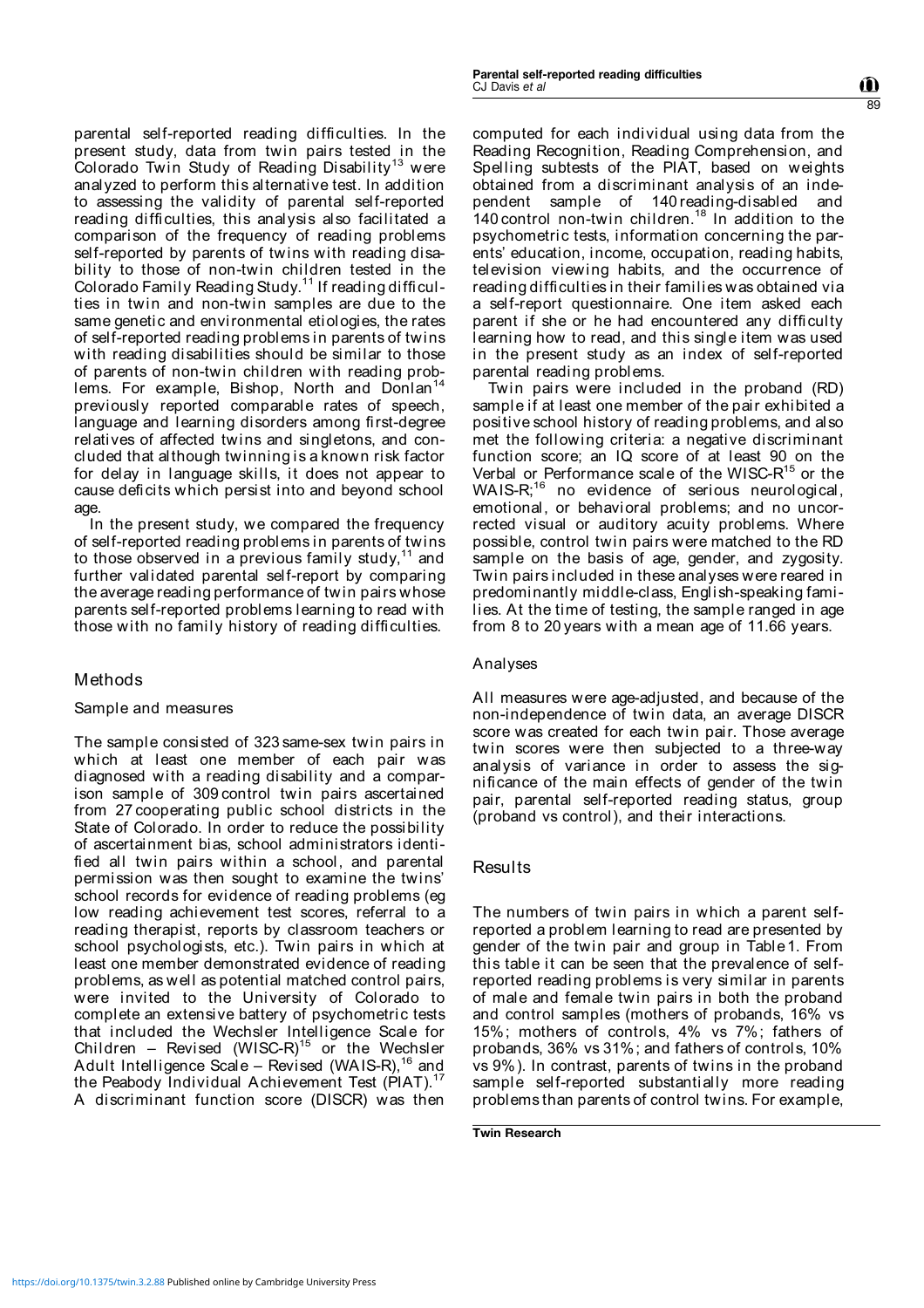Table 1 Number of twin pairs by gender and parental self-reported reading status

| Parental<br>history | Proband |        |        |        | Control |        |        |        |
|---------------------|---------|--------|--------|--------|---------|--------|--------|--------|
|                     | Male    |        | Female |        | Male    |        | Female |        |
|                     | Mother  | Father | Mother | Father | Mother  | Father | Mother | Father |
| Positive            | 27      | 60     | 23     | 48     |         | 14     | 12     | 15     |
| Negative            | 141     | 108    | 132    | 107    | 141     | 133    | 150    | 147    |
| % Positive          | 16      | 36     | 15     | 31     | 4       | 10     |        |        |

of the 323 mothers of RD twin pairs for whom selfreported reading status data were available, 50 (16%) reported difficulties learning to read. In contrast, only 18 (6%) of 309 mothers of control twin pairs reported reading difficulties ( $\chi^2$  = 15.34, P  $\leq$  0.0001). Furthermore, of the 323 fathers of RD twin pairs for whom self-reported reading status data had been obtained, 108 (33%) reported having difficulty learning to read. In contrast, only 29 (9%) of 309 fathers of control twin pairs reported reading difficulties  $(\chi^2_1 = 53.80, \ P \le 2.2 \times 10^{-13})$ . It is especially interesting to note that these rates of self-reported reading problems in parents of twins with reading difficulties (16% of mothers and 33% of fathers) and controls (6% of mothers and 9% of fathers) are highly similar to those in parents of non-twin children with RD (19% of mothers and 30% of fathers) and controls (5% of mothers and 6% of fathers) previously reported by Decker et al.<sup>11</sup> Because the DISCR scores of twin pairs did not differ significantly as a function of maternal versus paternal self-reported reading status (ie mother positive vs father positive) in either the proband (t =  $-0.97$ ,  $P \le 0.33$ ) or control (t = 0.61,  $P \le 0.55$ ) samples, maternal and paternal self-report data were combined to yield two parental self-reported reading status classes (viz. positive vs negative history). Resulting mean DISCR scores for RD and control twins as a function of parental self-reported reading status are presented in Table2. Of particular interest for the present analysis is the comparison between average scores of twin pairs whose parents selfreported problems learning to read (positive history) and those who did not (negative history). From Table2 it may be seen that for each comparison, twin pairs whose parents self-reported reading difficulties had lower average DISCR scores than those twin pairs whose parents did not report difficulties learning to read.

Results obtained from three-way analysis of variance, which analyzed DISCR score data from the reading-disabled and control twin pairs simultaneously, indicated significant main effects for both group membership (RD vs control)  $[F(1,624) = 696.39, P \le 0.001]$  and parental selfreported reading status  $[F(1,624) = 9.50, P \le 0.002]$ . As expected, the average reading performance score of the RD group (–0.78) is substantially less than that of the control group (1.28), a difference of over 2.5 standard deviations. The corresponding difference between the average DISCR scores of twin pairs with a positive vs a negative family history for RD (0.13 vs 0.37, respectively) is 0.30 of a standard deviation. Also as expected, this difference between the average reading performance of twin pairs with a positive versus negative family history for reading problems is about half that observed by Decker et  $al<sup>11</sup>$  for the reading performance test scores of parents who self-reported problems learning to read vs those who reported no reading problems. Although the main effect of gender in the present study is not significant,  $[F(1,624) = 0.04, P \le 0.85]$ , the interaction between gender and group membership is highly significant  $[F(1,624) = 8.67,$  $P \le 0.003$ . From Table2 it may be seen that male twin pairs in the proband group obtain lower average reading performance scores than female twin pairs, whereas male twins in the control sample obtain higher average scores than females.

#### Discussion

Results obtained from the present study clearly show that parents of twins with reading difficulties selfreport more reading problems than parents of control twin pairs. Moreover, the prevalence of self-reported reading problems in parents of RD (16% of mothers and 33% of fathers) and control (6% of mothers and

Table 2 Mean DISCR scores of twin pairs in the proband and control groups as a function of parental self-reported reading status

|          | Proband |      |         |      | Control |      |        |      |
|----------|---------|------|---------|------|---------|------|--------|------|
| Parental | Male    |      | Female  |      | Male    |      | Female |      |
| history  | Mean    | S.D. | Mean    | S.D. | Mean    | S.D. | Mean   | S.D  |
| Positive | $-1.08$ | 0.97 | $-0.76$ | 0.75 | 1.32    | 0.72 | 1.05   | 0.90 |
| Negative | $-0.71$ | 0.89 | $-0.55$ | 0.66 | 1.46    | 0.79 | 1.29   | 0.68 |

**Twin Research**